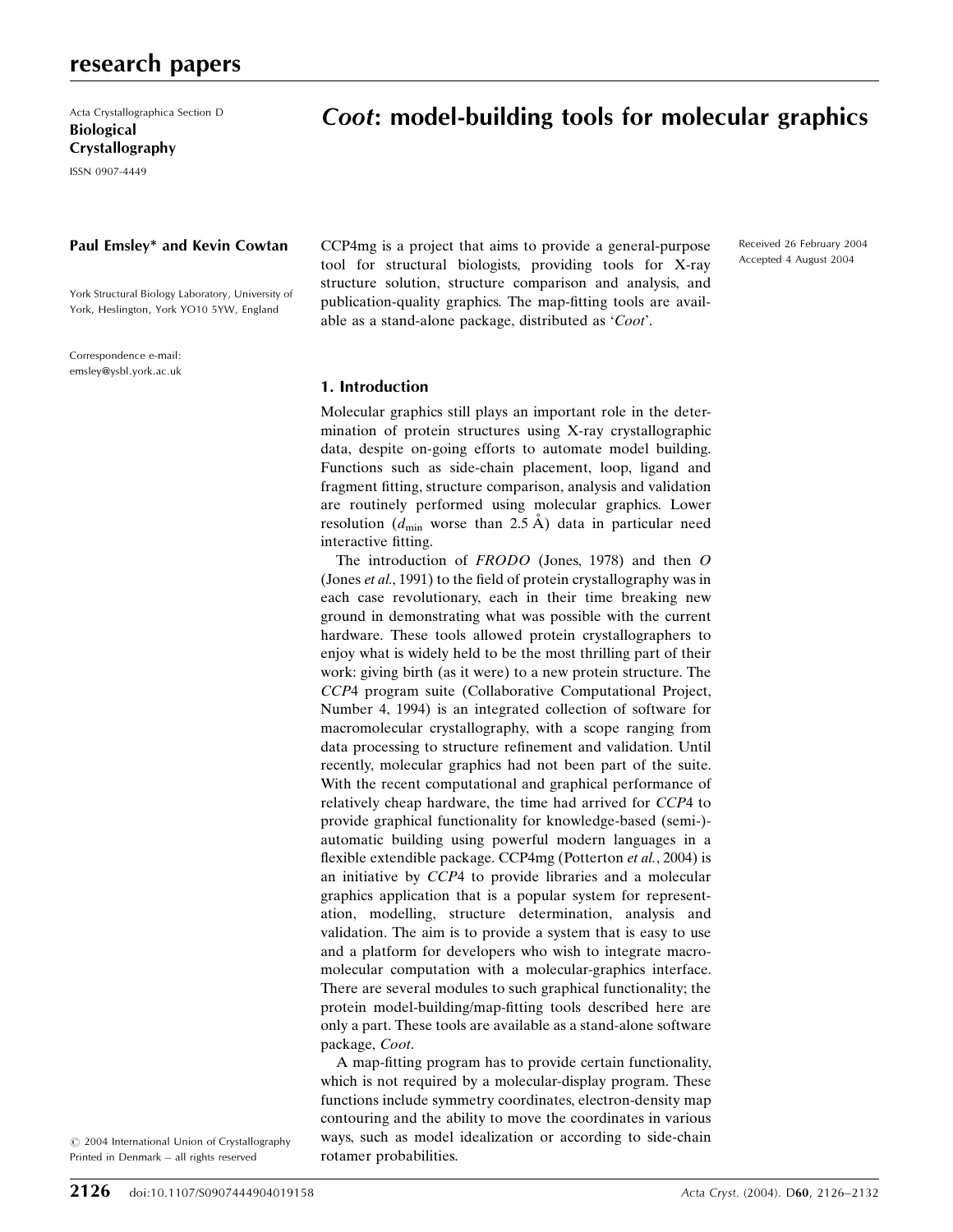The map-fitting and model-building functions described here have a functionality broadly similar to that of programs such as O, Xtalview from Xfit (McRee, 1999) or QUANTA (Accelrys, San Diego, CA, USA). However, in the spirit of the CCP4 program suite, it is possible for others to read and modify the program.

Coot attempts (generally speaking) to provide more transparency, ease of use, better extendability, (semi-)automated model-building methods and convenient integration with programs of the CCP4 suite.

# 2. Program functions

Coot has been substantially built around two major libraries: mmdb (Krissinel et al., 2004), a library for the handling of macromolecular coordinates, and Clipper (Cowtan, 2002, 2003), a library for crystallographic objects and computation thereof. The various functions of *Coot* are split into 'standalone' classes in the sense that an attempt has been made to minimize the dependence of the classes on anything other than the above libraries. With portability in mind, special effort was made not to introduce GUI dependences into the interface to Coot's library of tools.

Coot is event-driven; functions are only run as a result of user action (typically moving or clicking the mouse).

### 2.1. Symmetry

Coordinate symmetry is recomputed and redisplayed at every recentre event. For each molecule for which the user wishes to display symmetry, symmetry atoms are displayed within a particular distance criterion of the display centre. By using a set of pre-computed guide points that mark the extents of the molecule and applying the symmetry operators and cell shifts to these guide points, a set of operator indexes and cell shifts are generated that may contain symmetry-related atoms close to the screen centre (where 'close' is defined by a usersettable parameter). For each of these sets, all atoms in the molecule are transformed and a check is made for each to see if it is within the symmetry display radius of the position at the centre of the screen. Thus, symmetry is kept current and relevant to the current display centre.

### 2.2. Electron density

Because Coot is based on the Clipper libraries, it is easy to generate maps by reading a file of structure factors that contain phase information (typically an MTZ file). Density is not limited to any particular part of the unit cell; the relevant symmetry-related density is generated (and then contoured) automatically using Clipper functionality. The electrondensity maps can be simply recontoured (provoked by script or keyboard or mouse events) at a different level using a predetermined increment. Every map (displayed or undisplayed) is regenerated and contoured: this process is not optimally fast but simplifies the user interface.

On reading an MTZ file one can optionally assign parameters for running REFMAC (Murshudov et al., 1997). REFMAC is a program of the CCP4 suite for maximumlikelihood-based macromolecular refinement. After a period of interactive model building, the user can choose to use  $REFMAC$  to refine the current coordinates (in combination with MTZ parameters). Coot blocks until REFMAC has terminated and then automatically reads the newly generated (refined) coordinates and MTZ file, from which a map is generated (and displayed).

### 2.4. Rigid-body refinement

Clipper library functions provide easy access to the map gradients. For a selected coordinate set, the map gradients at the atom centres are averaged. A shift is applied (to all the selected atoms) that is some simple fraction of the average gradient. The rotational component of the rigid-body refinement is generated in the following manner: the rotations to be calculated  $(\alpha_x, \alpha_y, \alpha_d)$  are (small) rotations around the coordinate axes, the centre of rotation  $(V)$  being the centre of the rotating atoms. Let  $V_{p_i}$  be the projection on to the XY plane of the vector between the position of atom  $i$  and  $V$ , the unit vector being  $V_{p_i}$ . The dot product of the gradient with  $V_{p_i}$ provides  $d_{V_{p_i}}$ .

The required angle is  $arctan(d_{V_{p_i}}/|V|)$ . These angles are available for each atom and they are averaged to obtain three perpendicular rotations:  $\alpha_x$ ,  $\alpha_y$  and  $\alpha_z$ . These angle transformations are applied to the coordinates. The application of transformations continues until the average shift length is less than  $0.0005$   $\AA$ .

This is a reasonable approach for much of a protein's structure, but could behave badly where there is a combination of relatively heavy and light atoms, such as sulfates or methionines. This problem could be countered by weighting the atom-density score by the atomic weight.

# 2.5. Rotamers

The rotamer library used in *Coot* is the backboneindependent library of Dunbrack & Cohen (1997). It is formed from a reasonably large sample set (850 chains), is reasonably up to date (May 2002) and provides a more accurate estimation of the population of rare rotamers.

The Coot function 'Auto-fit Rotamer' takes a set of most likely rotamers for a particular side chain and generates coordinates for each rotamer. Each test rotamer is then rigidbody refined and the final position is scored according to the fit to the density (the residue's backbone atoms are included in the set of refined atoms). The best fit rotamer is chosen and replaces the previous coordinates.

### 2.6. Regularization and refinement

Molecular-graphics model building requires the ability to regularize (`idealize') the coordinates of the model. In order to do so, the ideal values of the geometry of the macromolecule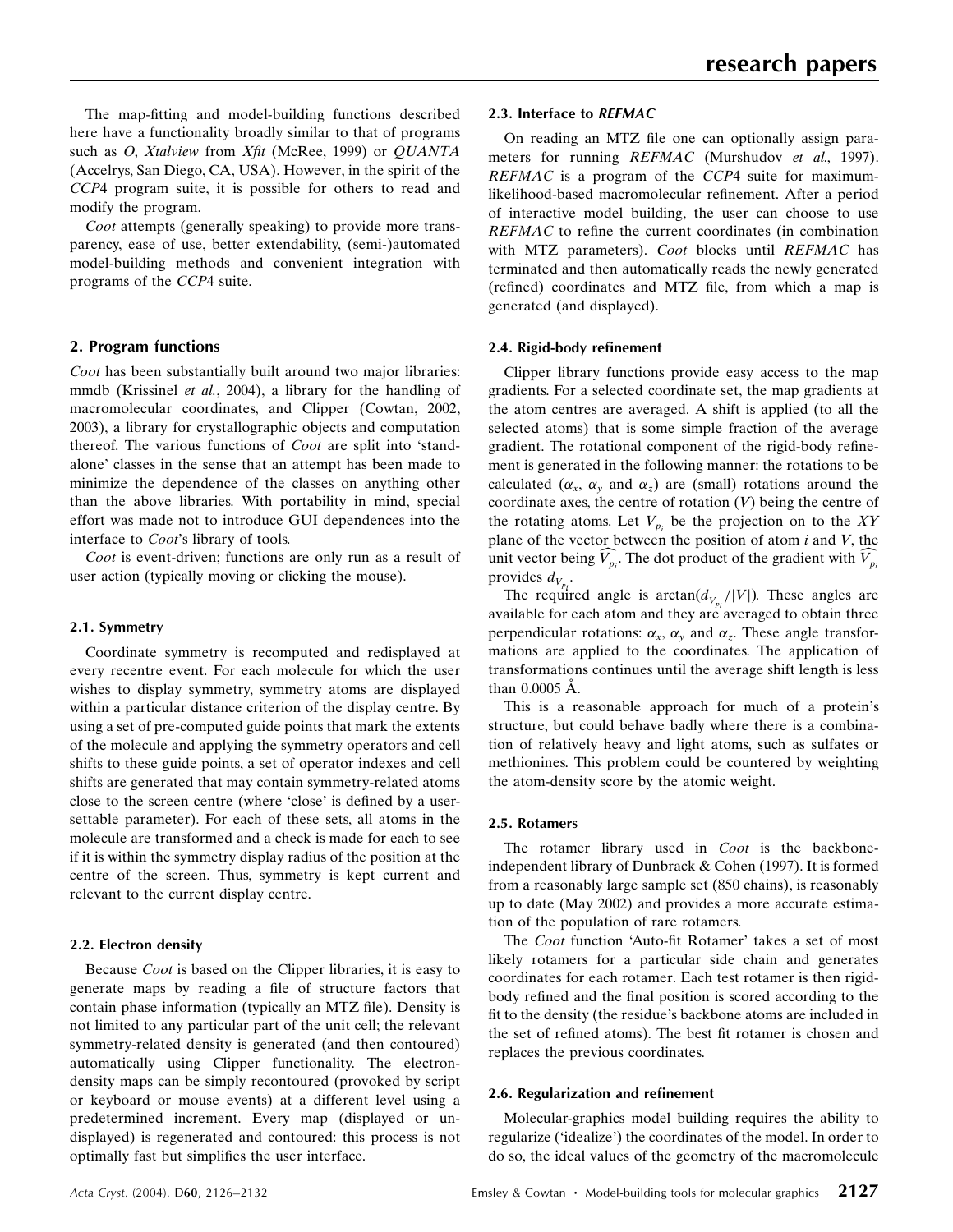should be known. These ideal values can come in various forms. The interface in Coot reads the mmCIF dictionaries of  $REFMAC$ , which define idea values and estimated standard deviations for bond lengths, angles, torsions planes and chiral centres. Coot uses the Polak-Ribiere variant of the BFGS (Broyden-Fletcher-Goldfarb-Shanno) conjugate-gradient multi-variable function minimizer to optimize the coordinates.

The analytical gradient derivations are described in Appendix A.

2.6.1. Fitting to the map. As described above, the map gradients are provided by a Clipper function. These map gradients (at the positions of the atom centres) are simply multiplied by a (user-changeable) scaling factor and added to the geometric terms to define the target function (this is called 'Refinement' in Coot).

# 2.7. Finding ligands

A map can be masked by a set of coordinates (typically those of the currently determined atoms of the protein model). This approach leaves a map that has positive density at places where there are no atoms to represent that density (similar, in fact, to an  $F_o - F_c$  map). This masked map is searched for 'clusters' of density above a particular level. The clustering of the grid points of the asymmetric unit into potential ligand sites is performed conveniently using a recursive neighbour search of the map. The clusters are sorted according to size and electron-density value. Eigenvalues and eigenvectors are calculated for each cluster of grid points.

Similarly, the eigenvalues and eigenvectors of the search ligands (there can of course be just one search ligand) are computed (the parameters being the positions of the atom centres). The eigenvalues of the ligands are compared with the eigenvalues of each of the electron-density clusters and if they are sufficiently similar the ligand is placed into the cluster by matching the centre of the test ligand and the centre of the cluster. The ligand is oriented in each of the four different orientations that provide coinciding eigenvectors and then rigid-body refined and scored. The score is simply the sum of the electron density at the atom centres. The score at each site for each different ligand is compared and the best fit (highest score with sufficient fraction of atoms in positive density after the rigid-body refinement) is chosen. This last check ensures that oversized ligands are not fitted into small clusters.

2.7.1. Flexible ligands. Instead of having a series of different ligand compounds, the search ligands can be generated from a single ligand that has rotatable bonds. The ligand dictionary provides a description of the geometry of the ligand including torsions. These torsions are randomly sampled for a number of trials (by default 1000) to provide coordinates that can be checked against the potential ligand sites as described above. An enhancement would be to allow the determination of the number of trials to depend on the number of torsions.

2.7.2. Finding water molecules. The electron density is clustered as described for ligands. For clusters that have a volume below a certain upper limit  $(4.2 \text{ Å}^3, \text{ which stops water})$ molecules being placed in multi-atom ligand sites) a starting

position is determined from the mean position of the grid coordinates of the cluster. This position is then optimized by refining the position to the local maximum as determined by cubic interpolation of the map. A map sphericity test is then applied; the variance of the cubic interpolated electron density at points  $0.3$ ,  $0.6$  and  $0.9$  Å from the local maximum in positive and negative offsets along the  $x$ ,  $y$  and  $z$  axes are determined. The variances are summed and must be lower than a userchangeable cutoff (default  $0.07 e^2 \text{ Å}^{-6}$ ). The successful positions are then compared with the coordinates of the protein's O and N atoms. If the distance is between user-changeable criteria (default 2.4 $-3.4$  A) then the position is accepted as a solvent O atom and (optionally) added to the protein model.

# 2.8. Add terminal residue

Given the selection of a terminal residue (which also could merely be the start of a gap of unplaced residues), two residuetype independent randomly selected  $\varphi/\psi$  pairs are made from Clipper's Ramachandran distribution of  $\varphi/\psi$  pairs. These angles are used to generate positions of C,  $C^{\alpha}$ , O and N mainchain atoms for the neighbouring two residues using the peptide geometry. This set of atoms then undergo rigid-body refinement to optimize the fit to the map. The score of the fit and the positions of the atoms are recorded. This procedure is then repeated a number of times (by default 100). The mainchain atoms of the neighbouring residue's best-fit atoms are then offered as a position of the neighbouring residue (the atoms of the next neighbouring residue are discarded).

# 2.9. Skeletonization and  $C^{\alpha}$  building

Coot uses a Clipper map to generate and store the skeleton. This approach is convenient because, like electron-density maps, the skeleton can be displayed 'on the fly' anywhere in the crystal *(i.e.* it is not limited to a precalculated region). The Clipper skeletonization algorithm is similar to that employed in DM from CCP4 (Cowtan, 1994). A skeleton `bond' (bone) is drawn between neighbouring map grid points if both parts are marked as skeleton points.

The skeleton can be further trimmed by recursive tip removal (a tip being a grid point with one or zero neighbours). This process removes side chains and, potentially, parts of the termini, but provides an easy means of identifying the fold and non-crystallographic symmetry.

Like some validation (Kleywegt, 1997) and other attempts at automated model building (Morris et al., 2002; Oldfield  $\&$ Hubbard, 1994; Oldfield, 2001), a likelihood distribution for the pseudo-torsion angle  $C^{\alpha}(n) - C^{\alpha}(n + 1) - C^{\alpha}(n + 2)$  $C^{\alpha}(n + 3)$  versus the angle  $C^{\alpha}(n + 1) - C^{\alpha}(n + 2) - C^{\alpha}(n + 3)$ has been generated from high-resolution structures in the PDB (Berman et al., 2000) (Fig. 1). Once at least three  $C^{\alpha}$ atoms have been placed, this is used as prior knowledge in the placement of the next  $C^{\alpha}$  position in the following manner. Skeleton points between 2.4 and 3.4 A from the current  $C^{\alpha}$ position (which has an associated nearby skeleton point) are selected. These skeleton points are tested for direct connectivity to the current skeleton point. Skeleton points that are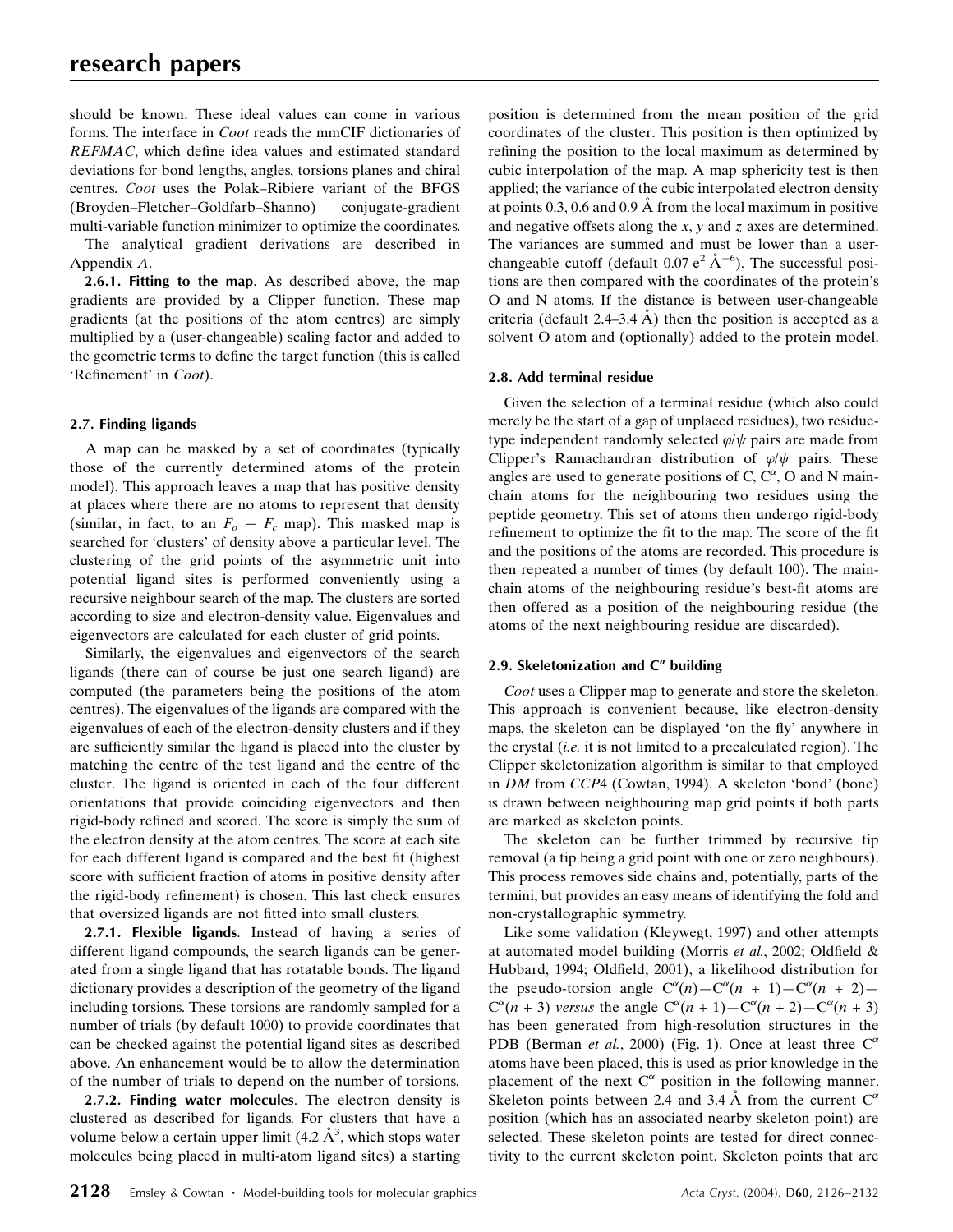



 $C^{\alpha}$  pseudo-torsion angle versus opening angle for proteins in the PDB used in the likelihood assignment of potential  $C^{\alpha}$  positions.

directly connected are assigned a score of 100; those that are unconnected are assigned a score of 0.1. For each selected skeleton point, a test point is then generated  $3.8 \text{ Å}$  from the current  $C^{\alpha}$  position in the direction of skeleton point. A  $C^{\alpha}$ pseudo-torsion angle and angle pair are generated from the position of the test point, the current  $C^{\alpha}$  position and the two previously assigned  $C^{\alpha}$  positions. This pseudo-torsion angle and angle pair are used to generate a score by looking up the value in the internal representation of Fig. 1 using cubic interpolation. This value is combined with the skeleton-based score for this particular test point. This procedure is then repeated in a `look-ahead' manner, assuming that the test point is a member of the set of four  $C^{\alpha}$  positions generating the  $C^{\alpha}$  pseudo-torsion/angle pair. The most likely solution for the look-ahead is combined with the score for the current test point. The test points are then sorted by combined score and interactively offered as potential positions for the next  $C^{\alpha}$ atom, the positions with the best score being offered first.

Occasionally (usually as a result of a positional error in the current  $C^{\alpha}$  position), 3.8 Å is the wrong distance to the next correct  $C^{\alpha}$  position; thus the user is allowed to change the length to something other than  $3.8 \text{ Å}$ .

The depth of the look-ahead in the current implementation is at level 1 but could trivially be extended (in tests, a level 2 look-ahead was better but took too long to be considered pleasantly interactive).

This algorithm has room for improvement: for example, by considering the value of the density at the test point and along the  $C^{\alpha}$  pseudo-bond, one-third and two-thirds of the way along the bond (corresponding to positions that are close to the peptide C and N atoms; Oldfield,  $2003$ ).

 $C^{\alpha}$  coordinates are converted to main-chain coordinates in a manner similar to that previously described (Jones & Thirup, 1986; Esnouf, 1997).

# APPENDIX A Regularization and refinement derivatives

The function that we are trying to minimize is S, where

$$
S = S_{\rm bond} + S_{\rm angle} + S_{\rm torsion} + S_{\rm plane}.
$$

Let us take these four parts in turn.

A1. Bonds

$$
S_{\text{bond}} = \sum_{i=1}^{N_{\text{bonds}}} (b_i - b_{0_i})^2,
$$

where  $b_{0i}$  is the ideal length (from the dictionary) of the *i*th bond,  $\mathbf{b}_i$  is the bond vector and  $b_i$  is its length.

$$
\frac{\partial S_i}{\partial x_m} = \frac{\partial S_i}{\partial b_i} \frac{\partial b_i}{\partial x_m} = [2(b_i - b_{0_i})] \frac{\partial b_i}{\partial x_m},
$$

$$
b_i = [(x_m - x_k)^2 + (y_m - y_k)^2 + (z_m - z_k)^2]^{1/2}.
$$

Therefore

$$
\frac{\partial b_i}{\partial x_m} = \left(\frac{1}{2}\frac{1}{b_i}\right) 2(x_m - x_k) = \frac{(x_m - x_k)}{b_i}
$$

and

$$
\frac{\partial S_i}{\partial x_m} = 2[b_i - b_{0_1}] \frac{(x_m - x_k)}{b_i}.
$$

### A2. Angles

We are trying to minimize  $S_{\text{angle}}$ , where (for simplicity, the weights have been omitted)

$$
\mathbf{S}_{\text{angle}} = \sum_{i=1}^{N_{\text{angles}}} (\theta_i - \theta_{0_i})^2.
$$

Angle  $\theta$  is contributed to by atoms k, l and m:

$$
\cos \theta = \frac{(a \cdot b)}{(ab)},
$$

where <u>a</u> is the bond of atoms k and  $l$  [ $(x_k - x_l)$ ,  $(y_k - y_l)$ ,  $(z_k - z_l)$ ] and <u>b</u> is the bond of atoms l and m  $[(x_m - x_l)]$ ,  $(y_m - y_l), (z_m - z_l)$ . Note that the vectors point away from the middle atom l.

Therefore,

$$
\theta = a\cos(P),\tag{1}
$$

where

$$
P = \frac{(a \cdot b)}{(ab)}.
$$

Using the chain rule,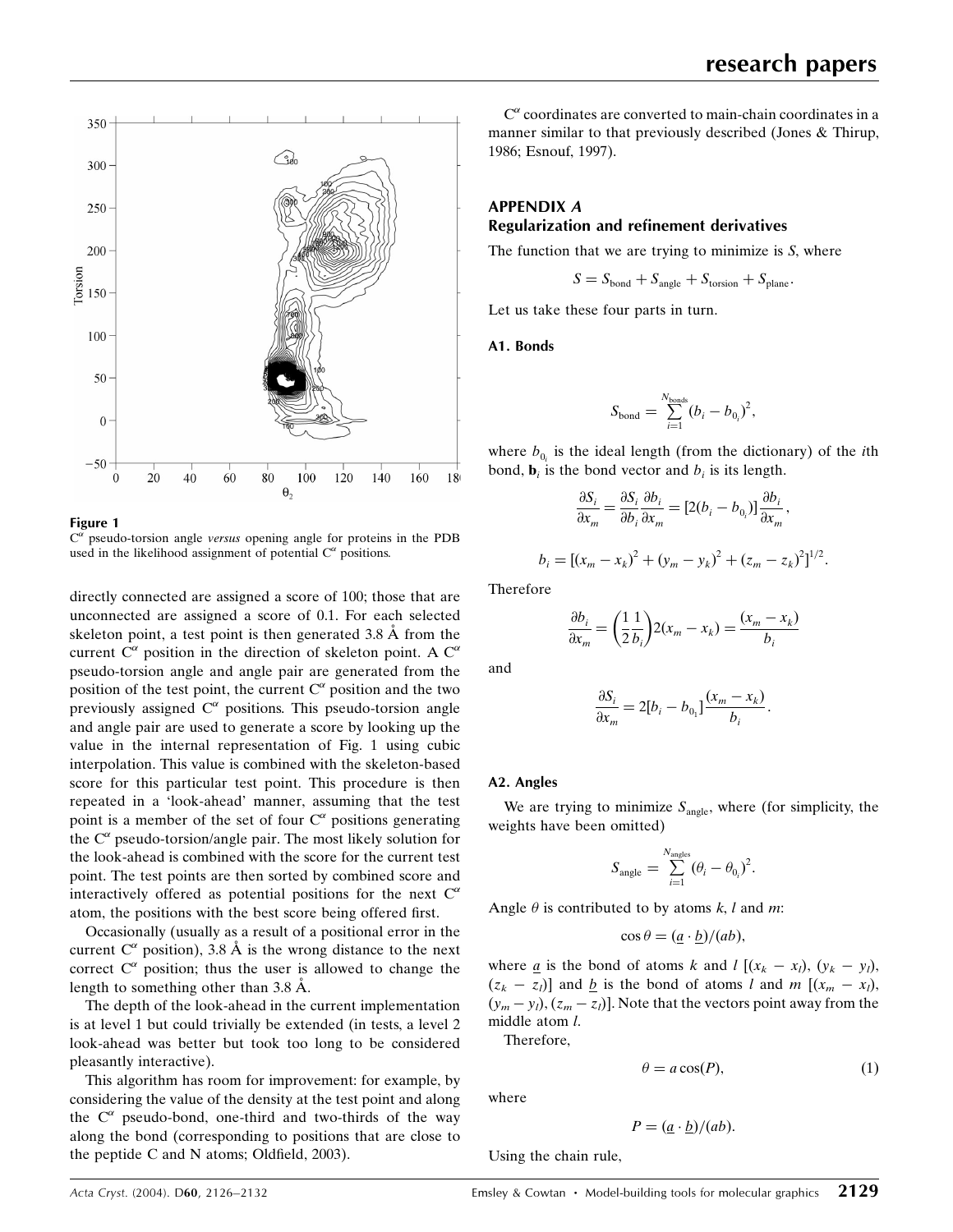# research papers

$$
\frac{\partial \theta}{\partial x_k} = \frac{\partial \theta}{\partial P} \frac{\partial P}{\partial x_k}.
$$
 (2)

Given that we are only interested in  $\theta$  in the range  $0 \to \pi$ ,

$$
\frac{\partial \theta}{\partial P} = -\frac{1}{\sin \theta}.
$$
 (3)

Again using the chain rule,

$$
\frac{\partial P}{\partial x_k} = Q \frac{\partial R}{\partial x_k} + R \frac{\partial Q}{\partial x_k},\tag{4}
$$

where

$$
Q = \underline{a} \cdot \underline{b},\tag{5}
$$

$$
R = 1/(ab). \tag{6}
$$

### A3. Angles: the middle atom

A middle atom is somewhat more tricky than an end atom because the derivatives of ab and  $\underline{a} \cdot \underline{b}$  are not so trivial. Let us change the indexing so that we are actually talking about the middle atom, l.

Differentiating (6) gives

$$
\frac{\partial R}{\partial x_l} = -\frac{1}{(ab)^2} b \frac{\partial a}{\partial x_l} - \frac{1}{(ab)^2} a \frac{\partial b}{\partial x_l}.
$$
 (7)

 $\frac{\partial a}{\partial x_i}$  here is exactly the same as for bonds,

$$
\frac{\partial a}{\partial x_l} = \frac{x_l - x_k}{a}.
$$

Similarly,

$$
\frac{\partial b}{\partial x_l} = \frac{x_l - x_m}{a}.
$$

Therefore, substituting these equations into (7) gives

$$
\frac{\partial R}{\partial x_l} = -\frac{x_l - x_k}{a^3 b} - \frac{x_l - x_m}{ab^3}.
$$

Turning to  $Q$ , recall (5); therefore

$$
Q = [(x_k - x_l)(x_m - x_l) + (y_k - y_l)(y_m - y_l) + (z_k - z_l)(z_m - z_l)]
$$

and hence

$$
\frac{\partial Q}{\partial x_l} = -(x_k - x_l) - (x_m - x_l).
$$

Substituting all the above into (4) gives

$$
\frac{\partial P}{\partial x_l} = (\underline{a} \cdot \underline{b}) \left( -\frac{x_l - x_k}{a^3 b} - \frac{x_l - x_m}{ab^3} \right) + \frac{-(x_k - x_l) - (x_m - x_l)}{ab}.
$$

Combining this expression and (3) into (2) we obtain

$$
\frac{\partial \theta}{\partial x_l} = \frac{1}{\sin \theta} \frac{\partial P}{\partial x_l}.
$$

#### A4. Angles: an end atom (atoms  $k$  or  $m$ )

This case is simpler because there are no cross-terms in  $\partial R/\partial x_k$  and  $\partial Q/\partial x_k$ .

$$
\frac{\partial R}{\partial x_k} = \frac{(x_k - x_l)}{ab}.
$$

and

$$
\frac{\partial Q}{\partial x_k} = (x_m - x_l),
$$

and so

$$
\frac{\partial \theta}{\partial x_k} = -\frac{1}{\sin \theta} \left[ \frac{(x_l - x_k)}{a^2} \cos \theta + \frac{x_m - x_l}{ab} \right].
$$
 (8)

### A5. Torsion angles

The torsion angle is the angle between  $\mathbf{a} \times \mathbf{b}$  and  $\mathbf{b} \times \mathbf{c}$ (Fig. 2) and this can be written as

$$
\arctan\{(\mathbf{a}\cdot\hat{\mathbf{b}}\times\mathbf{c})/[-\mathbf{a}\cdot\mathbf{c}+(\mathbf{a}\cdot\hat{\mathbf{b}})(\hat{\mathbf{b}}\cdot\mathbf{c})]\},\qquad(9)
$$

where  $\hat{\mathbf{b}}$  is a unit vector in the direction of  $\mathbf{b}, \hat{\mathbf{b}}=\mathbf{b}/b$ .

This definition of the torsion angle is used rather than the more common definition, which uses three cross-products, because our version and its derivatives are faster to calculate.

Let us split the expression up into tractable portions; the evaluation of  $\theta$  in the program will combine these expressions, starting at the end (the most simple).

From the primatives,

$$
a_x = P_{2_x} - P_{1_x}, \ b_x = P_{3_x} - P_{2_x}, \ c_x = P_{4_x} - P_{3_x},
$$
  

$$
a_y = P_{2_y} - P_{1_y}, \ b_y = P_{3_y} - P_{2_y}, \ c_y = P_{4_y} - P_{3_y},
$$
  

$$
a_z = P_{2_z} - P_{1_z}, \ b_z = P_{3_z} - P_{2_z}, \ c_z = P_{4_z} - P_{3_z},
$$

$$
\theta = \arctan(D),
$$

where

$$
D = \frac{\mathbf{a} \cdot (\mathbf{b} \times \mathbf{c})/b}{-\mathbf{a} \cdot \mathbf{c} + (\mathbf{a} \cdot \mathbf{b})(\mathbf{b} \cdot \mathbf{c})/b^2}.
$$

So



**2130** Emsley & Cowtan • Model-building tools for molecular graphics  $\overline{2130}$  Acta Cryst. (2004). D60, 2126–2132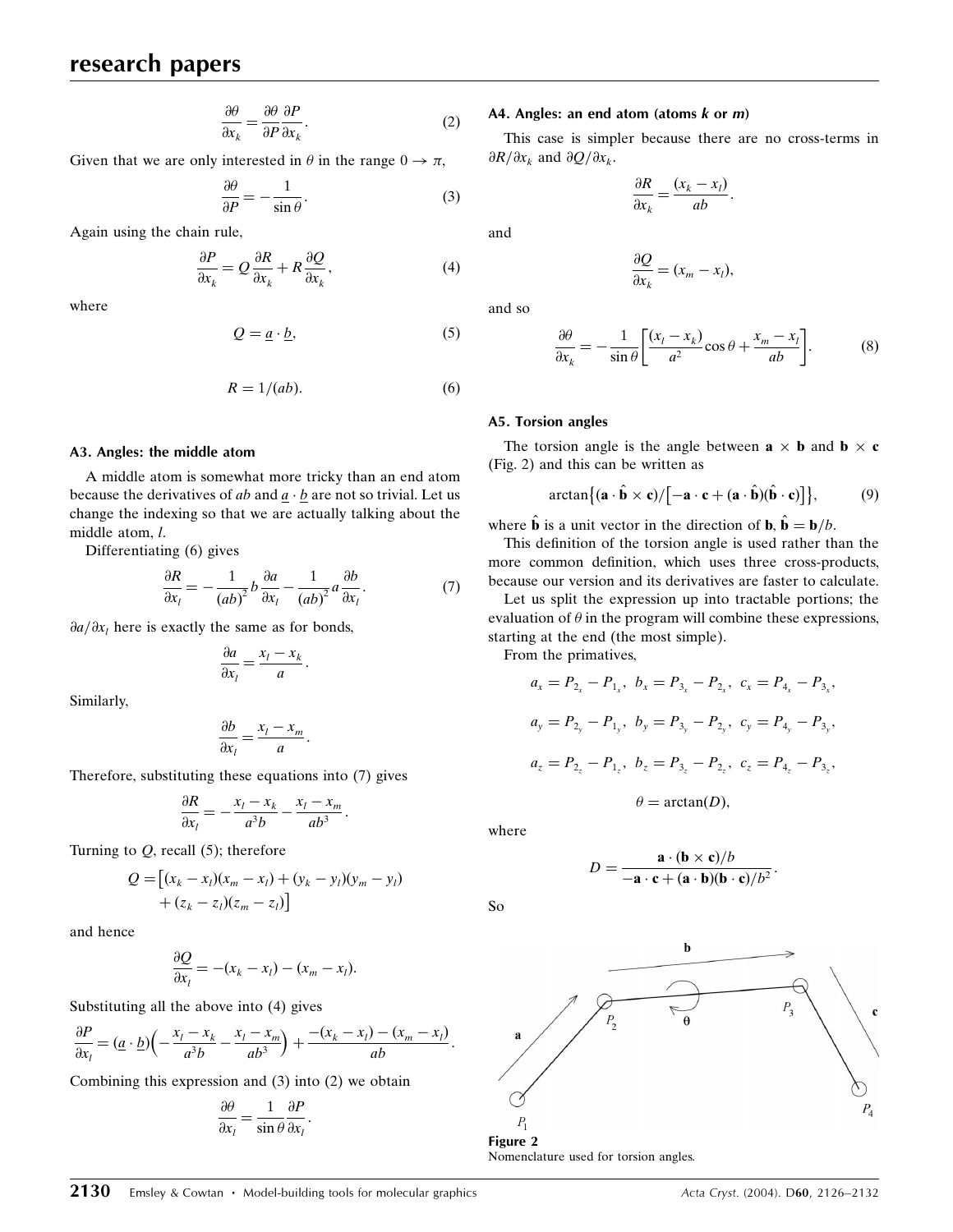$$
\frac{\partial \theta}{\partial x_{P_1}} = \frac{\partial \theta}{\partial D} \frac{\partial D}{\partial x_{P_1}},\tag{10}
$$

$$
\frac{\partial \theta}{\partial x_{P_1}} = \frac{1}{1 + D^2} \frac{\partial D}{\partial x_{P_1}}.
$$
\n(11)

Let

$$
E = \mathbf{a} \cdot (\mathbf{b} \times \mathbf{c})/b,
$$
  
\n
$$
F = [-\mathbf{a} \cdot \mathbf{c} + (\mathbf{a} \cdot \mathbf{b})(\mathbf{b} \cdot \mathbf{c})/b]^{-1},
$$
  
\n
$$
F = 1/G,
$$
  
\n
$$
G = -\mathbf{a} \cdot \mathbf{c} + (\mathbf{a} \cdot \mathbf{b})(\mathbf{b} \cdot \mathbf{c})/b^{2},
$$
  
\n
$$
H = -\mathbf{a} \cdot \mathbf{c},
$$
  
\n
$$
J = \mathbf{a} \cdot \mathbf{b},
$$
  
\n(12)

$$
K = \mathbf{b} \cdot \mathbf{c},
$$

$$
L = 1/b^2.
$$

Differentiating (12) gives

$$
\frac{\partial F}{\partial x_{P_1}}=-\frac{1}{G^2}\frac{\partial G}{\partial x_{P_1}}.
$$

Substituting for the derivative in (10),

$$
\frac{\partial \theta}{\partial x_{P_1}} = \frac{1}{1+D^2} \Bigg(F \frac{\partial E}{\partial x_{P_1}} + E \frac{\partial F}{\partial x_{P_1}}\Bigg).
$$

We also have

$$
G=H+JKL.
$$

Differentiating this gives

$$
\frac{\partial G}{\partial x_{P_1}} = \frac{\partial H}{\partial x_{P_1}} + JL \frac{\partial K}{\partial x_{P_1}} + KL \frac{\partial J}{\partial x_{P_1}} + JK \frac{\partial L}{\partial x_{P_1}}.
$$

The  $H, J, K$  and  $L$  derivatives are

$$
H = -\mathbf{a} \cdot \mathbf{c} = -a_x c_x - a_y b_y - a_z c_z,
$$

$$
\begin{aligned}\n\frac{\partial H}{\partial x_{P_1}} &= c_x, & \frac{\partial H}{\partial x_{P_2}} &= -c_x, & \frac{\partial H}{\partial x_{P_3}} &= a_x, & \frac{\partial H}{\partial x_{P_4}} &= -a_x, \\
\frac{\partial K}{\partial x_{P_1}} &= 0, & \frac{\partial K}{\partial x_{P_2}} &= -c_x, & \frac{\partial K}{\partial x_{P_3}} &= c_x + b_x, \\
\frac{\partial K}{\partial x_{P_4}} &= b_x, & \frac{\partial J}{\partial x_{P_1}} &= -b_x, & \frac{\partial J}{\partial x_{P_2}} &= b_x - a_x, \\
\frac{\partial J}{\partial x_{P_3}} &= a_x, & \frac{\partial J}{\partial x_{P_4}} &= 0.\n\end{aligned}
$$

The  $\partial b/\partial x$  terms are just like the bond derivatives,

$$
\frac{\partial L}{\partial x_{P_1}} = \frac{\partial L}{\partial b} \frac{\partial b}{\partial x_{P_1}},
$$

i.e.

$$
\frac{\partial L}{\partial x_{P_3}} = -\frac{2}{b^3} \frac{x_{P_3} - x_{P_2}}{b} = -\frac{2(x_{P_3} - x_{P_2})}{b^4}.
$$

The derivative with respect to  $x_{P_2}$  has the opposite sign.

Notice that **b** involves only atoms  $P_2$  and  $P_3$ , so that the derivates of  $L$  with respect to the  $P_1$  and  $P_4$  coordinates are zero.

### A6. Torsion angles:  $\partial E/\partial x$  terms

Recall that

$$
E = \mathbf{a} \cdot (\mathbf{b} \times \mathbf{c})/b.
$$

 $M = \mathbf{a} \cdot (\mathbf{b} \times \mathbf{c}),$ 

Let

i.e.

$$
E=M/b.
$$

$$
\frac{\partial E}{\partial x_{P_3}} = -\frac{M}{b^2}\frac{\partial b}{\partial x_{P_3}} + \frac{1}{b}\frac{\partial M}{\partial x_{P_3}},
$$

where, as for bonds,

Differentiating gives

$$
\frac{\partial b}{\partial x_{P_3}} = \frac{x_{P_3} - x_{P_2}}{b}.
$$

However, note again that the derivative of  $b$  is zero for atoms  $P_1$  and  $P_4$ , *i.e.* for atoms  $P_2$  and  $P_3$ 

$$
\frac{\partial E}{\partial x_{P_3}} = -\frac{M(x_{P_3} - x_{P_2})}{b^3} + \frac{1}{b} \frac{\partial M}{\partial x_{P_3}},
$$

but for atoms  $P_1$  and  $P_4$ 

$$
\frac{\partial E}{\partial x_{P_1}} = \frac{1}{b} \frac{\partial M}{\partial x_{P_1}},
$$

$$
M = a_x(b_yc_z - b_zc_y) + a_y(b_zc_x - b_xc_z) + a_z(b_xc_y - b_yc_x).
$$

So here are the primitives of  $M = \mathbf{a} \cdot (\mathbf{b} \times \mathbf{c})$ 

$$
\frac{\partial M}{\partial x_{P_1}} = -(b_y c_z - b_z c_y),
$$
  

$$
\frac{\partial M}{\partial x_{P_2}} = (b_y c_z - b_z c_y) + (a_y c_z - a_z c_y),
$$
  

$$
\frac{\partial M}{\partial x_{P_3}} = (a_z c_y - a_y c_z) + (b_y a_z - b_z a_y),
$$
  

$$
\frac{\partial M}{\partial x_{P_4}} = (a_y b_z - a_z b_y),
$$
  

$$
\frac{\partial M}{\partial y_{P_1}} = -(b_z c_x - b_x c_z),
$$
  

$$
\frac{\partial M}{\partial y_{P_2}} = (b_z c_x - b_x c_z) + (a_z c_x - a_x c_z),
$$